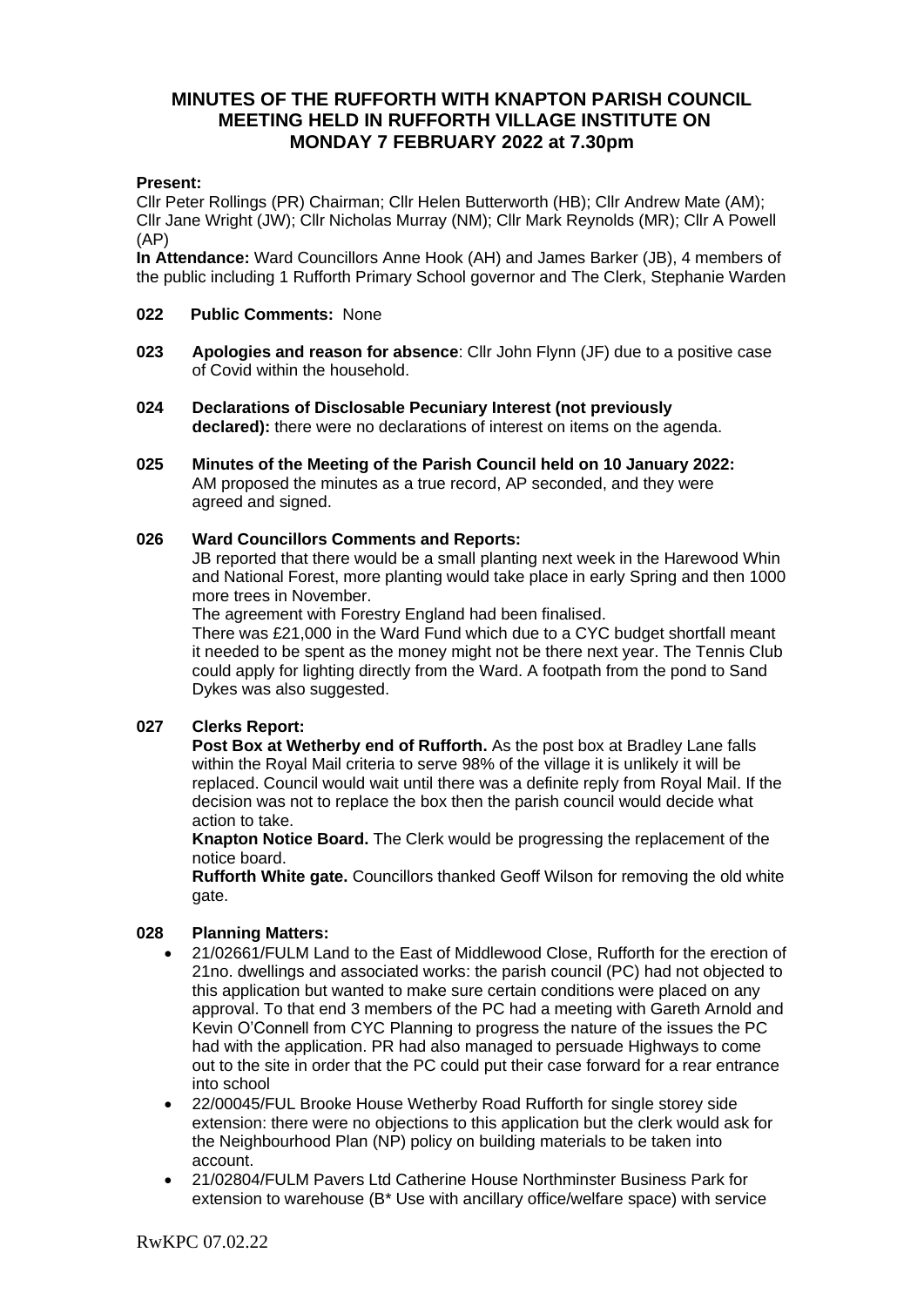yard, vehicular and cycle parking and landscaping: this was not in our parish, as the land is not in the Green Belt in the Local Plan it was decided to object as it would set a precedent despite the employments benefits that might be gained.

• 22/00126/FUL 9 Portal Road, York for a single storey rear extension and side/rear extension to garage: there were no objections to this application but council would ask that the NP policy on building materials be taken into account.

#### **029 Finance:** Monthly report

a) The following payments were ratified:

| Clerk: December salary                                         |   | £ 690.27 |
|----------------------------------------------------------------|---|----------|
| <b>CM Marketing Solutions for website</b>                      | £ | 60.00    |
| Aubergine for website hosting etc                              |   | £ 328.80 |
| AJT Garden Services for work to burial ground and cycle track  |   | £1728.00 |
| The following payments were agreed:                            |   |          |
| JF for expenses for a plan for Play Area planning application  |   | £ 21.00  |
| The Clerk for Fasthosts Standard Email for website             |   | £ 22.79  |
| The invoice from Kompan would be referred to JF before payment |   |          |
|                                                                |   |          |

York Bus Forum: It was agreed we should be a member of York Bus Forum and so agreed to the £15 Subs.

b) Payments Received: NBG Burial fees 1x plot and interment fee £1600.00 c) Funds Available:  $\epsilon$ 4233.62

d) Banking/Investment Policy: It was agreed there was no immediate action needed and the PC would make a decision on it once JF was able to attend a meeting.

### **030 Burial Grounds:**

- a) Report on Burials: There had been a burial in the Natural Burial Ground and a request for a memorial plaque.
- b) Maintenance in Burial Grounds: HB and AM had spent 3 days supervising work done to the Burial Ground and Cycle Track. The Children's area in the burial ground was badly overgrown and a lot of it had been got rid of. The parish council thanked HB, AM and AJT Garden Services for their very hard work and Kevin Smith at Yorwaste for providing the skip. The work done should reduce the maintenance going forward.

## **031 Website:**

A lot of housekeeping had been done to the website about 2 weeks ago. The Land to the East of Middlewood Close planning application had been updated also.

#### **032 Rufforth Milestone:**

This was likely to cost in the region of between £3000 and £4000. In order to get the information needed it might be necessary to join the Milestone Society (£20 Subs).

It might be possible to get some Ward Funding as it was protecting the heritage of the village and the garden added to the wellbeing of residents. Heritage Lottery Funding might be available also. MR proposed that £20 be spent only once NM had researched a bit more and spoken to an ex councillor who had done a lot of work on it. This was agreed.

## **033 Knapton Recreational Field, Play Area:**

JF had submitted the Planning Application to CYC. PR stated that once the application came in we should get the response in as soon as possible, all agreed to support the application.

**034 York Community Woodland:** This had been covered earlier in Item 026. There was a stakeholder meeting on the Friday the following week which JF hoped to be able to attend.

## **035 Rufforth:**

• Village Shop: This is due to change hands at the end of February. The Parish Council thanked Frank and Rosa for their hard work during the last 10 years and